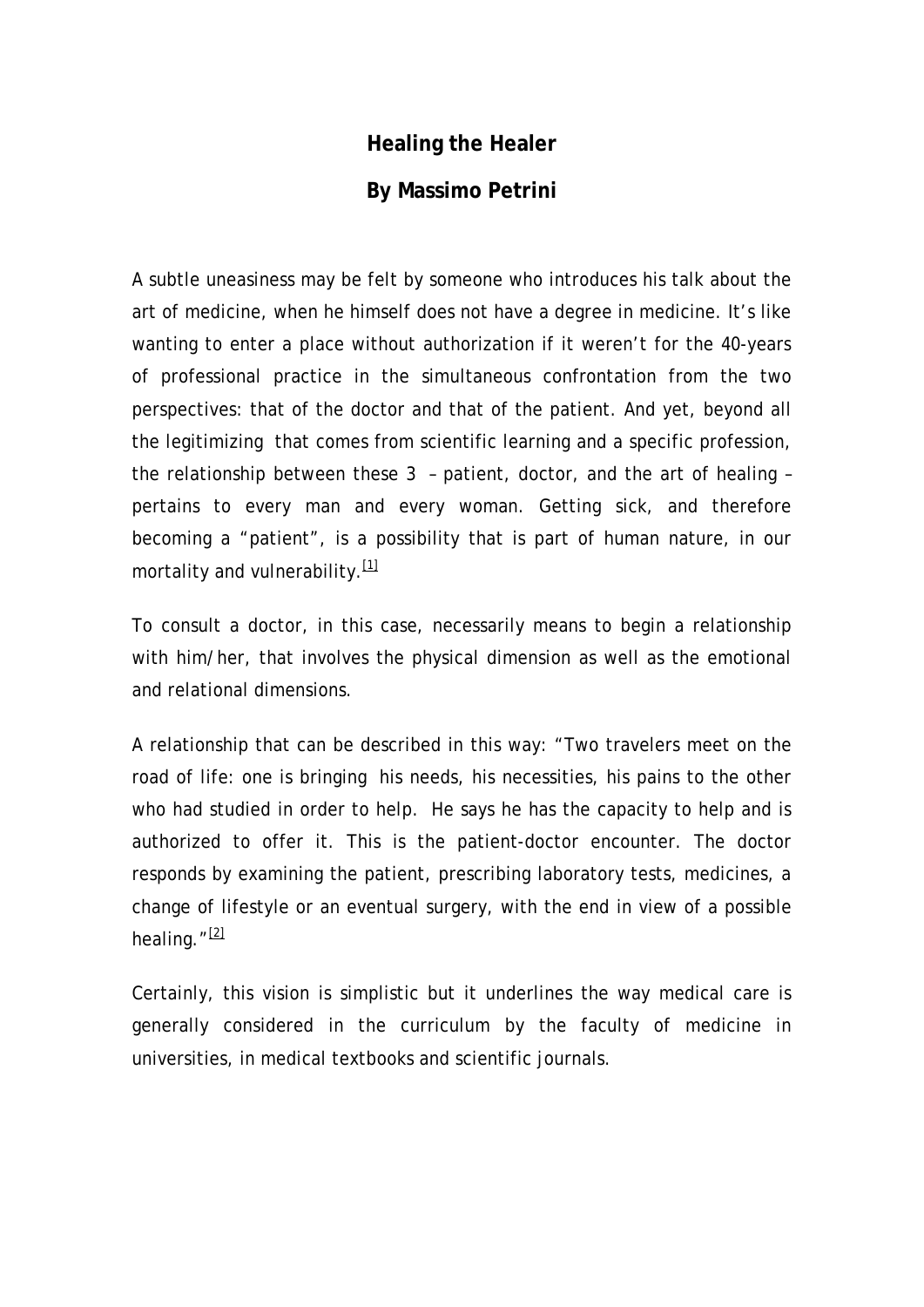What surfaces in this cold and detached encounter is the doctor's primary concern for the patient's pathology, therapy and prognosis. The interest is limited to the patient's physical dimension.

In other words, a healthy man or woman – the doctor – meets a man or woman who says that he/she is sick – the patient. A healthy man or woman, the doctor, – being interrogated by the questioning face of the patient who reflects their common human nature - continues asserting his own fullness of health by avoiding any personal implications which would be considered obstacles to scientific and professional etiquette.

This attitude which presumes to be detached and impassible, even while being confronted by a human being's pain, is the fruit of a technicallycentered, scientific professional formation that has gained ground by doing away with the human subjective element. Thus, it neglects what is going on in the life of the patient; but also, what is going on in the life of the healthcare workers as well.

But is everything as true as it appears? Ignoring psychological and spiritual problems does not mean they do not exist. Living together day after day with painful and sorrowful situations can awaken a lot of feelings, ambivalent and even unconscious ones, which are not easy to recognize or accept. Along with the feelings of compassion and pity that another person's pain may awaken in us, we may also find feelings of repulsion, anger, and anxiety, evoked, for example, by a patient's heart-rending cry or endless wailing.

In reality, every request for care involves not just a simple request for technical help to recover one's health, but also a need for relationship. To ignore this dimension reduces medicine to a technical application that transforms the doctor-patient relationship into a delivery of services, ignoring the fact that such a relationship, first of all, is intended to give attention to a person. Furthermore, medicine does not only consist of knowledge or technical skill, or the combination of both. It is an inter-human relationship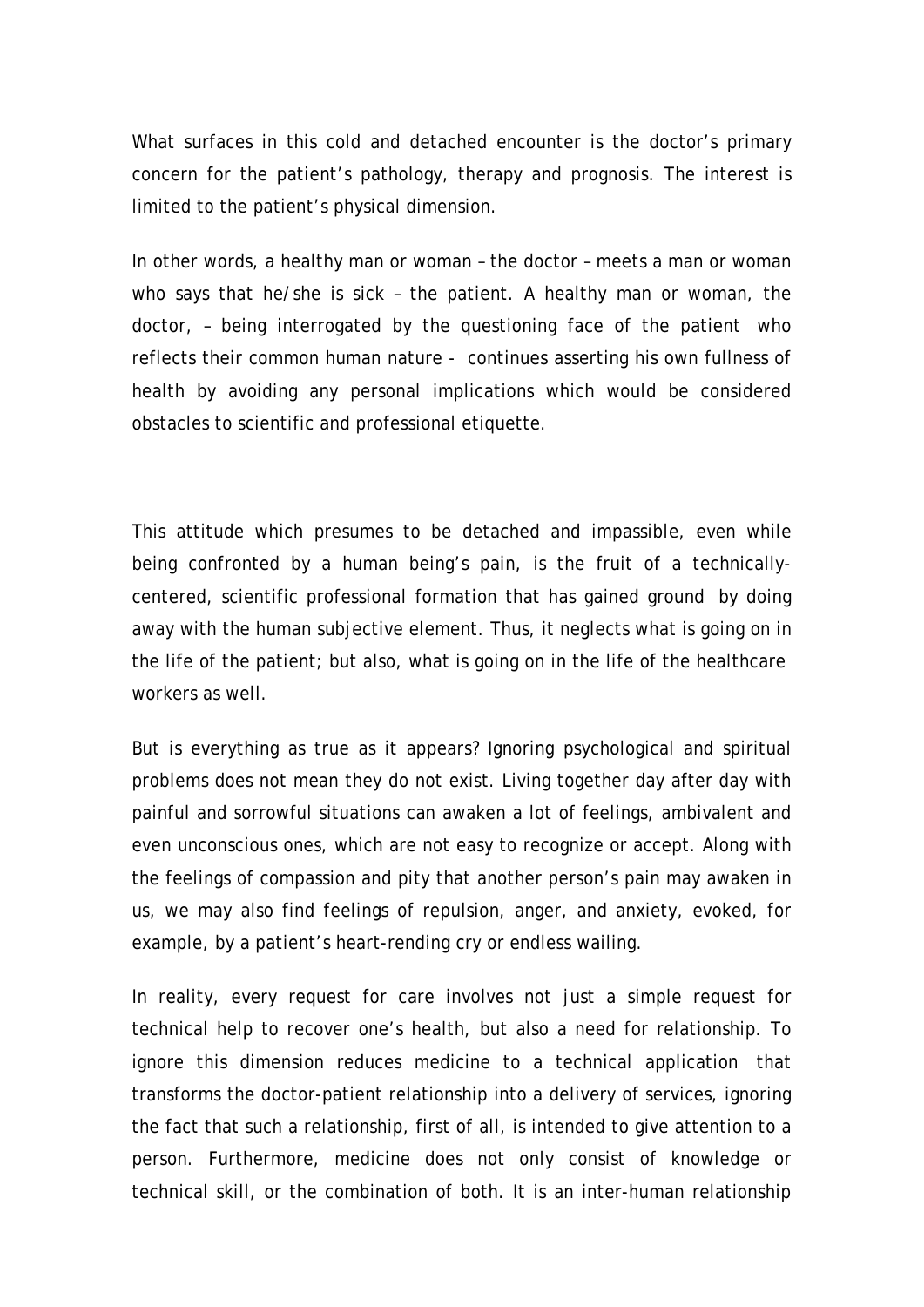which arises from a need and an offer: a need for care and an offer of technical help. As such, it has two poles with two subjects – the doctor and the sick – who, as persons, essentially need to understand themselves and to be understood. The doctor has to understand himself in his professional responsibility and understand the patient's needs and what he/she is going through. The sick person must understand himself in his situation of fragility and understand the doctor's will to help.  $\frac{31}{2}$ 

There is a substantial difference between medical science and medicine. The first considers a man or woman as an object of research: the study and analysis of a patient's physiological processes through observation, comparison and control. Medical science becomes medicine only when it is directed toward the promotion of health through care; in other words, when it addresses a human being not as an object, but as a subject. Medicine has also been defined as practicing a theory upon a human reality. Therefore, it is not only the application of technique – that is, the treatment – on a passive subject, but an interpersonal encounter involving the doctor and the sick person that brings about a change in both of them.  $\frac{141}{2}$ 

The doctor-patient relationship can be considered from multiple perspectives: from the aspect of the cultural, sociological, psychological, clinical, and ethical spheres. Here we would like to dwell on the perspective of our common citizenship as human beings.

In this context, can the doctor-patient relationship be exclusively considered from the sick person's point of view? Is the doctor truly "healthy," considering that the same humanity characterizes both doctor and patient?

This human situation implies facing the limitations of the same human nature shared by health worker and patient that puts them on the same level. It is possible for the doctor to get sick and death is a certainty for the doctor as well. But health is not only the absence of illness. To be in good health is being in harmony with oneself, with others and with one's environment , be it natural or socio-cultural. And certainly, not the least important for many people, it is to be in good relationship with the Transcendent.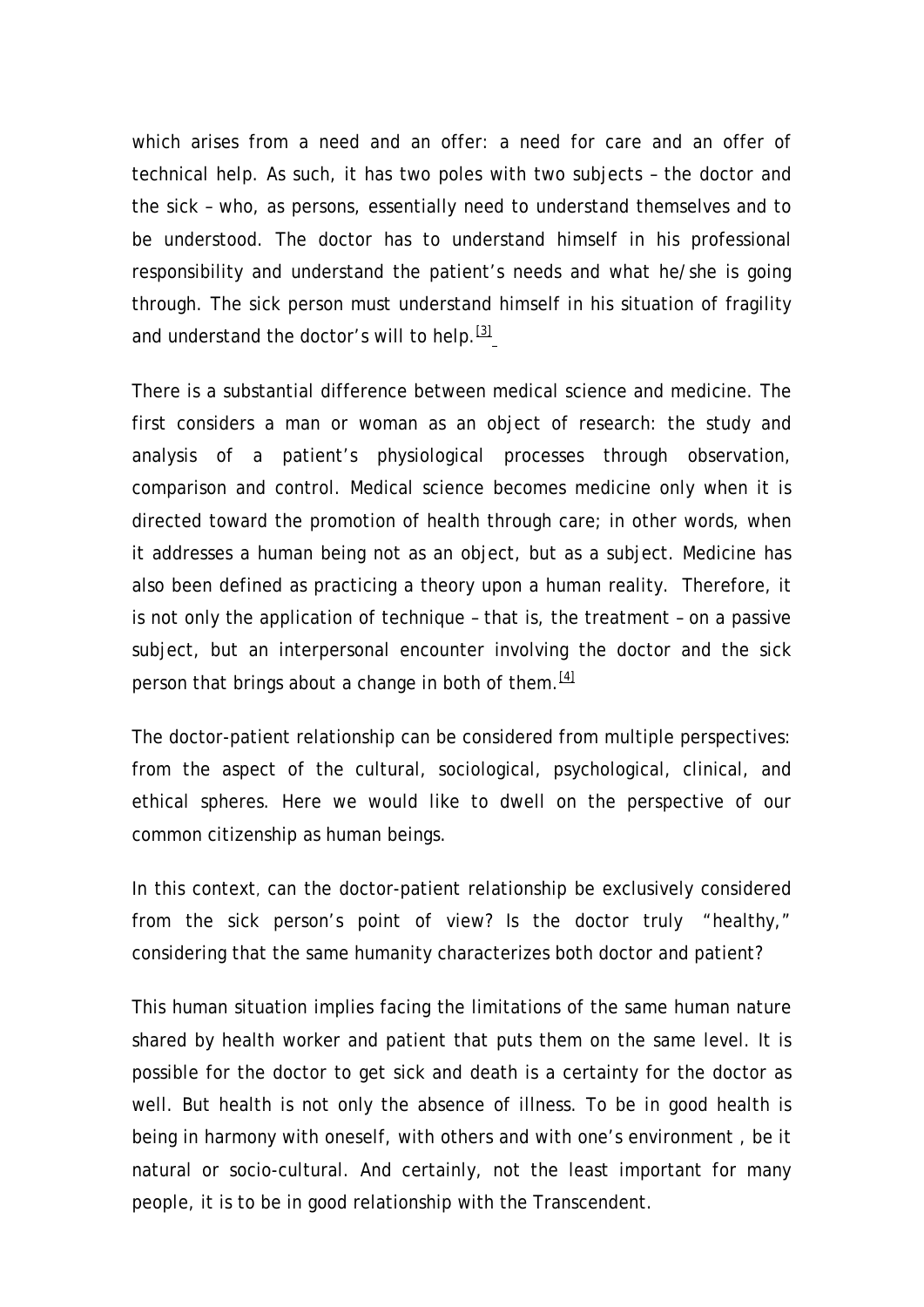A state of health lasts for a moment; it is lost and regained in the course of daily life. But, what experiences of sickness, disability, ageing and death have left their mark on the personal experience of a doctor? What meaning does a doctor give to the pain he encounters every day in a child, in an elderly or dying person?

In a more general sense, what answers do we give to such questions as: "Does this human pain make any sense? What is the meaning of human life? What is the meaning of the work I do?" The answers to these questions are important since there is a certain risk that the encounter with another person's vulnerability and fragility may become an excessive or even intolerable burden if carried alone. It can generate a desire to escape or, on the other hand, lead one to give omnipotent answers.

If the work environment, and perhaps even what the patient shares, do not offer the right support to entertain such an emotional burden, there is a greater risk of the burn-out syndrome. As we know, this begins to manifest itself as a form of exhaustion characterized by tiredness and feeling worn out along with a loss of motivation to do one's work and an emotional dryness in relating to others. In the end it can degenerate into feelings of indifference or even hostility, cynicism or anger towards the pain of the person in need of care.

A patient who is imprisoned and conditioned by his suffering oftentimes has the hope of getting out of it. For the doctor, instead, suffering constitutes the daily background of his professional life.

Suffering is an element of growth in the life of a man or a woman. This expression has no wish to exalt pain – this would be an incorrect attitude even from the religious point of view – but rather, to propose a rational reading of pain. The moment of suffering is a moment of extraordinary truth which compels every person to confront the inevitable questions about the meaning of one's life. If we want to deal with pain in others, we must first be reconciled with the pain that is within us. In order to heal, in the broadest sense of the term, we must be aware of our own need for healing.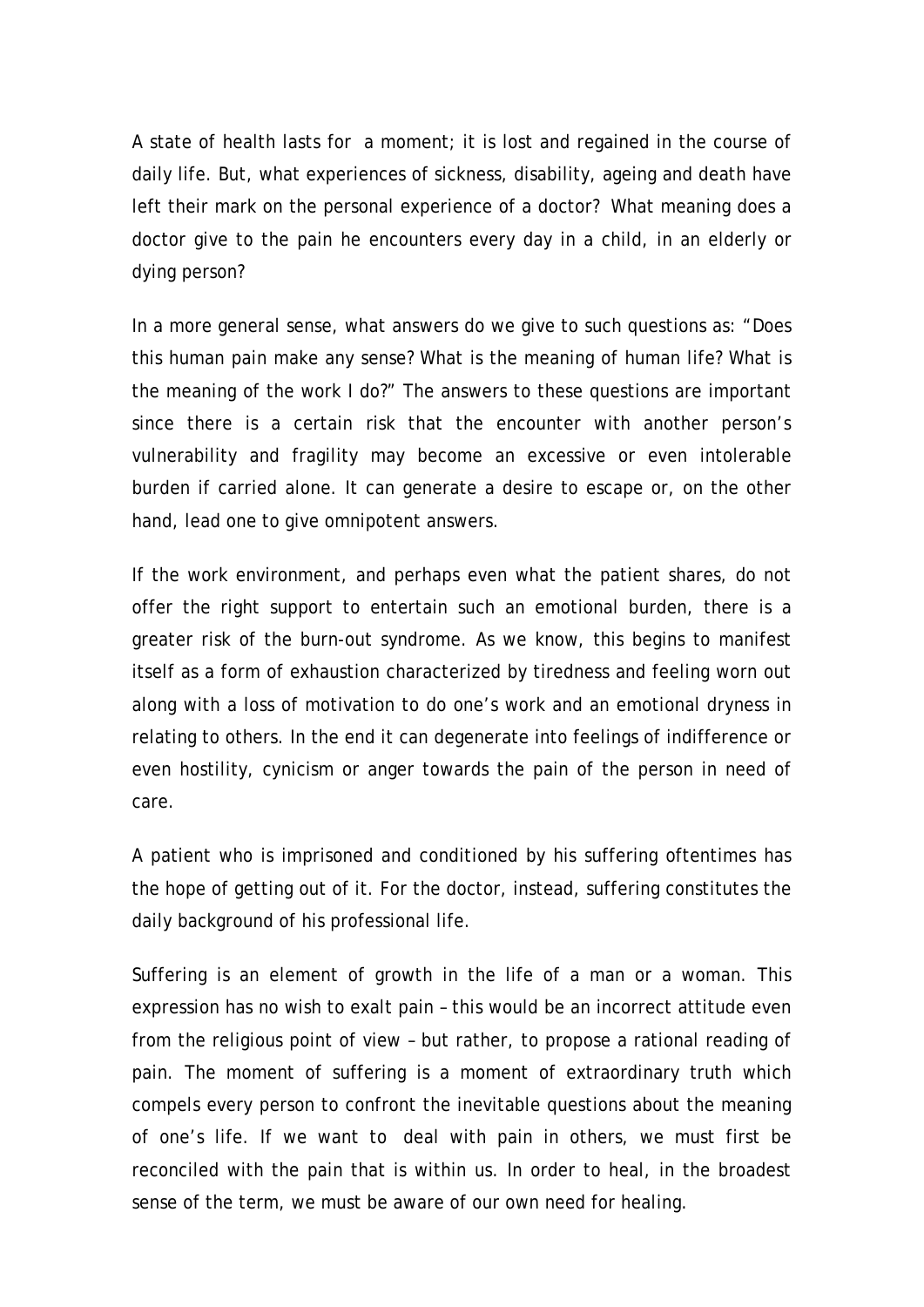To take suffering into consideration, such as one's own death, is not only a necessary condition to understand another person's suffering; it is also the premise to understand the extreme conditions of life and their significance. Only by listening to and welcoming the sick can one provide answers for what is the better or the worse thing to do, what is right and what is not, what is opportune and what is not.<sup>[\[5\]](http://mail.google.com/mail/?ik=3fcbaa4142&view=cv&search=inbox&th=11091b4d9c6bafdb&ww=770&lvp=-1&cvp=1&qt=&zx=3bxrd0-sddvj1#11091b4d9c6bafdb__ftn5#11091b4d9c6bafdb__ftn5)</sup>

Then, can we realistically look at this assisting process as two people journeying together along a road of life – the doctor and the patient – who are both wounded in their humanity. If the health worker's contribution is his/her technical know-how while the patient's contribution is the value of a human experience, it is in this context that reciprocal aid is possible and perhaps necessary.

We must get beyond the idea that there is a universe of "the healthy" who take care of a universe of "the sick". Jean Vanier, founder of "L'Arche," a network of communities that receive the handicapped, affirms that the therapeutic community is a place where people who are not completely healthy take care of people who are not completely sick.

The helping relationship, which permeates the healthcare profession is a wellspring of emotions and feelings for both of the subjects involved. The request for support and protection of one is an invitation for the other to go out of him/herself, beyond his own familiar perimeters or limits, not in omnipotence but with an openness to a personal encounter.  $[6, 12]$ 

A human being begins **to be a person** the moment he/she identifies himself with the needs of the other and becomes one with them. This transformation happens especially when the other is vulnerable and defenceless, when encountering the other is - in its extreme degree – assuming **complete responsibility for the other**. [\[8\]](http://mail.google.com/mail/?ik=3fcbaa4142&view=cv&search=inbox&th=11091b4d9c6bafdb&ww=770&lvp=-1&cvp=1&qt=&zx=3bxrd0-sddvj1#11091b4d9c6bafdb__ftn8#11091b4d9c6bafdb__ftn8)

The "other" who lives in a completely new world because his previous world has been put at stake by the pathological event asks the doctor to enter.<sup>[\[9\]](http://mail.google.com/mail/?ik=3fcbaa4142&view=cv&search=inbox&th=11091b4d9c6bafdb&ww=770&lvp=-1&cvp=1&qt=&zx=3bxrd0-sddvj1#11091b4d9c6bafdb__ftn9#11091b4d9c6bafdb__ftn9)</sup>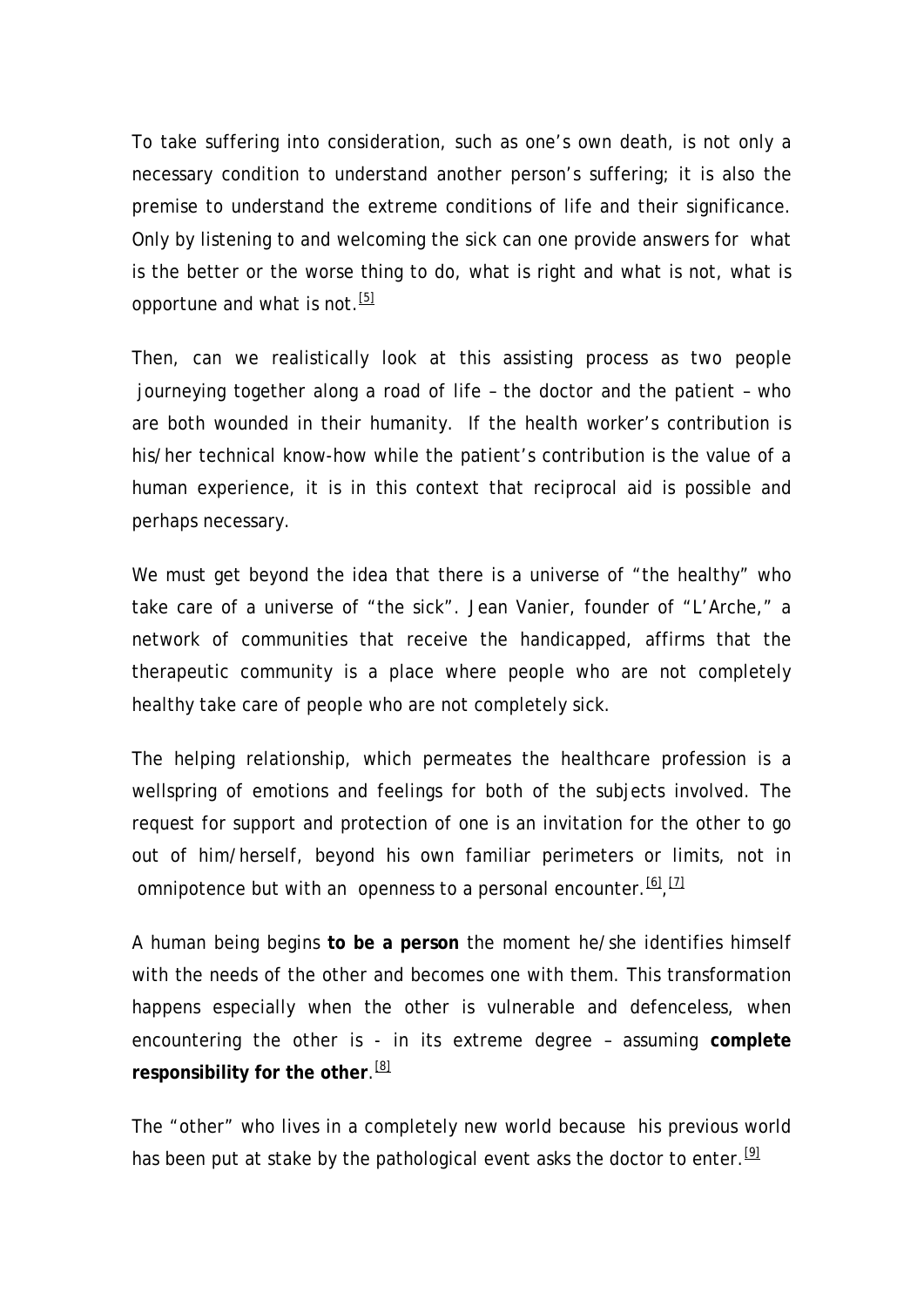It is in this sense that the proverb cited by Jesus in the Gospel of Luke – among other things, he was accredited by tradition as a doctor – "Doctor, cure yourself…" assumes a meaning that goes beyond the purely exegetic interpretation.

Particularly significant in this regard is the figure of Chiron, who learned the art of healing from Apollo and in turn transmitted it to Asclepius. Chiron himself bore an incurable wound and thus was considered "the archetype of him who cures. Chiron's figure embodies this duplicity: while administering healing to others, he is also asking healing for himself. In curing others' wounds, Chiron somehow draws some relief for his own wound."<sup>[\[10\]](http://mail.google.com/mail/?ik=3fcbaa4142&view=cv&search=inbox&th=11091b4d9c6bafdb&ww=770&lvp=-1&cvp=1&qt=&zx=3bxrd0-sddvj1#11091b4d9c6bafdb__ftn10#11091b4d9c6bafdb__ftn10)</sup> He is the emblem of the structural fragility of medicine, where the possibility of healing is conditioned by the capacity to perceive one's own woundedness, in other words, by recognizing one's limits and learning from them.

However, everything that has been said about the relationship with the patient not only has a human, psychological and ethical value. It should also be considered within the framework of better professional practice. Since ancient times, the platonic conception of human health, considered in a global sense, affirmed that just as an organ or a part of the human body cannot be cured without keeping the whole body under control, so a human being cannot be cured in his wholeness (entirety) without also curing the soul. "Curing the soul" means responding to the patient's questions. Every encounter with illness brings to the fore questions about one's future, about the meaning of one's new life situation and about the reality of death. The doctor should be able to help the patient by giving a sense of reality regarding the illness beginning with the assurance that care is close at hand.

In more recent times, it has been said that sickness cannot be understood without the person; without the person, recovery cannot be effected. Perhaps one can obtain recovery in a minimized sense, that of restoring one to his previous condition. But in its full anthropological sense, being healed is different from recovering health to a previous condition. It encompasses variables like increased awareness, change of lifestyle, acquiring a knowledge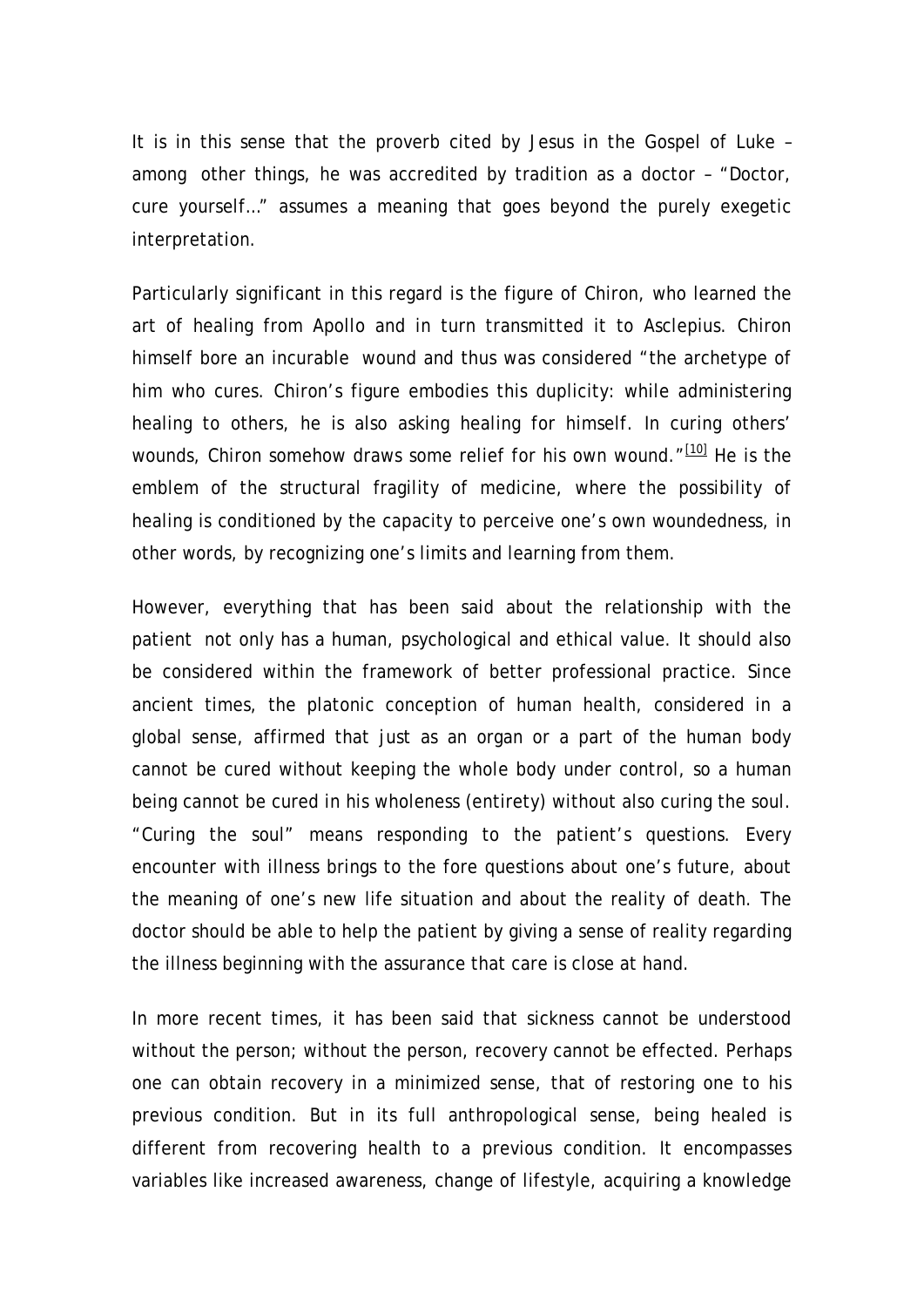of oneself. Healing cannot be achieved without the active participation of the sick person.

Today, there is a lot of discussion about the bioethics of end-of-life care. It is easy to see that a better dialogue with the patient would, in many cases, be indispensable to solve problems not otherwise resolvable.

Lastly, the objective of physical cure of a patient cannot remain as the only goal of professional activity, because this is often unattainable. It's enough to think of the disabled, the elderly with chronic pathologies, the terminally ill.

It is necessary to restore a more realistic concept of healing which would always provide the possibility of having a therapeutic objective. This is an objective that is always possible, if we want to define "healing" as a person's capacity to not be crushed by his/her life situation, to have the courage, faith and strength to continue being "master" of the situation; and to know how to handle it, inasmuch as this is humanly possible. The patient then will be helped to have the strength to face and handle a life threatened by pain, disability and death.

Recently, an Italian romance entitled "Cosa sognano i pesci rossi" (What dreams do the red fish dream?) was published, written by a director of the Department of Anaesthesiology and Intensive Care. In the book, the red fish represent the patients who are enclosed in the glassy environment of the ICU. The romance brings to light the figure of a doctor: "… a surgeon with discreet technical abilities, still in the phase of growing professionally. He is one of the few doctors who, to the classic question, "Why did you study Medicine," would reply, "Because I want to cure people." This answer is devoid of hidden agenda such as wanting to earn a lot of money, to gain power, to become famous, to satisfy one's egoistic needs, or to have a particular place in the world. This doctor, instead, wants to cure people, period. He loves people, he loves life. He does not consider every sick person he fails to cure as a personal defeat, but as life's defeat, but life cannot be defeated. He loves people because people are life. He loves listening to people, and is always available